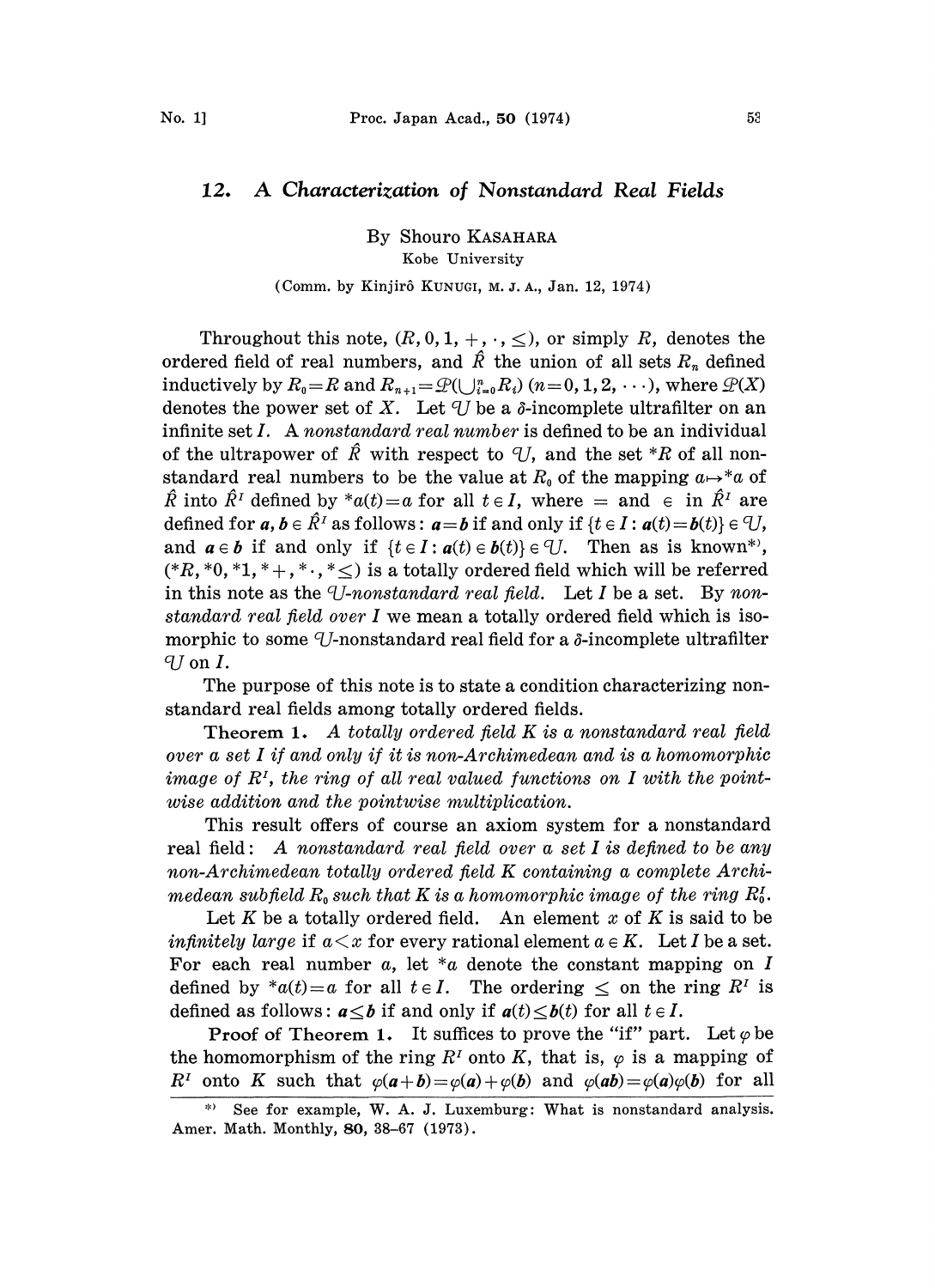## 54 S. KASAHARA [Vol. 50,

 $a, b \in R^{\prime}$ . Obviously  $\varphi$ <sup>(\*</sup>0)=0,  $\varphi$ <sup>(\*</sup>1)=1, and  $\varphi$ (-a)=- $\varphi$ (a) for every  $a \in R^{\gamma}$ . Moreover, as can readily be seen,  $\varphi(a^{-1}) = \varphi(a)^{-1}$  if  $a \in R^{\gamma}$  is  $a \in R^I$ . Moreover, as can readily be seen,  $\varphi(a^{-1}) = \varphi(a)^{-1}$  if  $a \in R^I$  is regular, i.e., if  $a(t) \neq 0$  for all  $t \in I$ . Hence  $\varphi({*}a) \neq 0$  for every non-zero  $a \in R$ , and so the restriction of  $\varphi$  to the set  $R' = \{^*a \in R^1 : a \in R\}$  is an injection of R' onto  $\varphi(R')$ . It follows that  $\varphi(R')$  is a copy of the real number field R. On the other hand,  $a, b \in R^I$  and  $a \leq b$  imply  $\varphi(a) \leq \varphi(b)$ ; for, letting

$$
c(t) = \begin{cases} \sqrt{(b-a)(t)} & \text{if } a(t) < b(t), \\ 0 & \text{if } a(t) = b(t), \end{cases}
$$

we have  $\varphi(b)-\varphi(a)=\varphi(b-a)=\varphi(c)^2>0$  because  $b-a=c^2$ .

Since  $K$  is non-Archimedean, there exists an infinitely large element  $x \in K$ . The surjectivity of  $\varphi$  ensures the existence of an  $x \in R^T$ with  $\varphi(x)=x$ . Now if  $a \in R$ , then we have  $\varphi(*a) \langle \varphi(x), \varphi(x) \rangle$ , which implies, by what we have shown above, that  $x \leq a$  does not hold, or equivalently that  $a \lt x(t)$  for some  $t \in I$ . Thus I is an infinite set.

Let  $S^{\wedge}$  denote the characteristic function of  $S\subset I$ , that is  $S^{\wedge}(S)$  $=$ {1} and  $S^{\wedge}(S^c) =$ {0}, where  $S^c$  is the complement of S in I. We shall prove that  $U = \{S \in \mathcal{Q}(I) : \varphi(S) = 1\}$  is a  $\delta$ -incomplete ultrafilter on *I*. Since  $\varphi(I^{\wedge})=\varphi(*1)=1$  and  $\varphi(\emptyset^{\wedge})=\varphi(*0)=0$ , we have  $\forall j\neq\emptyset$  and  $\emptyset \notin \mathcal{U}$ . If S,  $T \in \mathcal{U}$ , then since  $(S \cap T)^{\wedge} = S^{\wedge} \cdot T^{\wedge}$ , we have  $\varphi((S \cap T)^{\wedge})$  $=\varphi(S^{\wedge} \cdot T^{\wedge})=\varphi(S^{\wedge})\varphi(T^{\wedge})=1$ , and hence  $S \cap T \in U$ . If  $S \in U$  and  $S \subset T$  $\subset I$ , then  $S^{\wedge} \leq T^{\wedge} \leq^*1$ , and so we have  $1 = \varphi(S^{\wedge}) \leq \varphi(T^{\wedge}) \leq \varphi(*1) = 1$ , which shows that T is in  $\mathcal{U}$ . Moreover let S be a subset of I. Then since

$$
\varphi(S^{\wedge})\varphi(S^{c\wedge}) = \varphi(S^{\wedge} \cdot S^{c\wedge}) = \varphi({}^{*}0) = 0 \quad \text{and} \quad \varphi(S^{\wedge}) + \varphi(S^{c\wedge}) = \varphi(S^{\wedge} + S^{c\wedge}) = \varphi({}^{*}1) = 1,
$$

it follows that one of  $\varphi(S^{\wedge})$ ,  $\varphi(S^{\wedge})$  is 0 and the other is 1. Hence either  $S \in \mathcal{U}$  or  $S^c \in \mathcal{U}$ . Thus  $\mathcal{U}$  is an ultrafilter on I. To prove that U is  $\delta$ -incomplete, let x be an element of  $R^{\gamma}$  such that  $\varphi(x)$  is infinitely large, and let  $S_n = \{t \in I : n \leq x(t)\}\$  for each positive integer n. Then since  $x \cdot S_n^{c} \leq^* n$ , we have

$$
\varphi(\mathbf{x})\!=\!\varphi(\mathbf{x})\varphi(S_n^\wedge\!+\!S_n^{e_\wedge})\!=\!\varphi(\mathbf{x})\varphi(S_n^\wedge)\!+\!\varphi(\mathbf{x}\!\cdot\!S_n^{e_\wedge})\\ \le\!\varphi(\mathbf{x})\varphi(S_n^\wedge)\!+\!\varphi(\mathbf{x})\!<\!\varphi(\mathbf{x})\varphi(S_n^\wedge)\!+\!\varphi(\mathbf{x}),
$$

and so we have  $0 \lt \varphi(x) \varphi(S_n)$ , which implies  $\varphi(S_n) = 1$ . Hence  $S_n \in U$ for every positive integer n. But then for each  $t \in I$ , there is a positive integer n such that  $x(t) \leq n$ . This shows that the intersection of all  $S_n$ 's is empty. Thus  $U$  is  $\delta$ -incomplete.

We shall now proceed to prove that the  $U$ -nonstandard real field  $(*R, *0, *1, *+*, * \leq)$  is isomorphic to K. Let  $x \in *R$ . Then there exists a unique  $f(x) \in K$  such that  $x_0 \in R^{\gamma}$  and  $x_0=x$  in  $\hat{R}^{\gamma}$  imply  $\varphi(x_0)$  $=f(x)$ . In fact, let

$$
z(t) = \begin{cases} x(t) & \text{if } x(t) \in R, \\ 0 & \text{otherwise,} \end{cases}
$$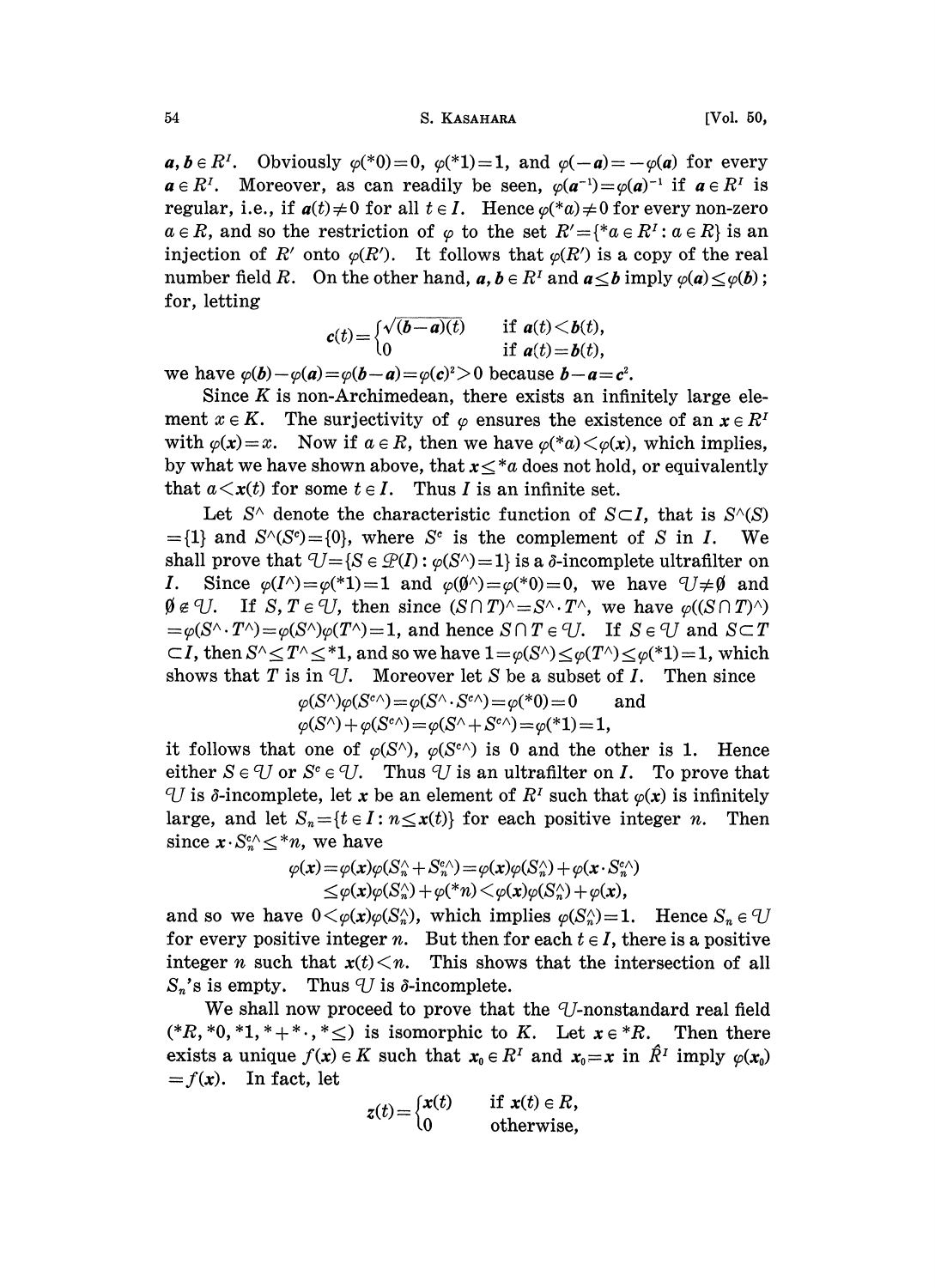and define  $f(x) = \varphi(z)$ . If  $x_0 \in R^T$  and  $x_0 = x$  in  $\hat{R}^T$ , then the set S  $=$ {t  $\in I$  :  $z(t) = x_0(t)$ } contains the intersection of the sets {t  $\in I$  :  $x(t) \in R$ } and  $\{t \in I : x_0(t) = x(t)\}$  which are members of U, and so  $S \in \mathcal{U}$ . Since  $\varphi(S^{\wedge}) = 1$  and  $(z - x_0) \cdot S^{\wedge} = *0$ , we have

$$
\varphi(\mathbf{x}_0) = \varphi(\mathbf{x}_0) + \varphi({*0}) = \varphi(\mathbf{x}_0) + \varphi((z - \mathbf{x}_0) \cdot S^{\wedge}) = \varphi(\mathbf{x}_0) + \varphi(z - \mathbf{x}_0) \cdot \mathbf{1} = \varphi(z) = f(\mathbf{x}).
$$

The uniqueness of such an  $f(x)$  follows from the existence of an  $x_0 \in R$ with  $x_0=x$  in  $\hat{R}^I$ , which is ensured by the fact that the set  $\{t \in I : x(t) \in R\}$ belongs to U. Thus f is a mapping of  $*R$  into K.

If  $x \in K$ , then  $\varphi(x)=x$  for some  $x \in R^{\gamma}$ , and hence we have  $f(x)$  $=\varphi(x)=x$ , which establishes the surjectivity of f.

We claim now that if  $a, b \in \mathbb{R}^I$ , then  $\varphi(a) = \varphi(b)$  if and only if  ${t \in I : a(t) = b(t)} \in U$ . To prove this, it will suffice to show that  $\varphi(a)$  $=0$  if and only if  $S = \{t \in I : a(t) = 0\}$  does belong to U. To prove the "only if" part of this statement, consider an element  $b \in R<sup>T</sup>$  defined by

$$
b(t) = \begin{cases} a(t)^{-1} & \text{if } t \in S, \\ 0 & \text{if } t \in S. \end{cases}
$$

Then we have  $\varphi(S^{\epsilon \wedge})=\varphi(ab)=\varphi(a)\varphi(b)=0$ , which shows that S is in U. The "if" part of this statement follows immediately from the fact that  $a \cdot S^{\wedge} = *0$ ; i.e.  $\varphi(a) = \varphi(a)\varphi(S^{\wedge}) = \varphi(a \cdot S^{\wedge}) = \varphi(*0) = 0.$ 

In order to prove that f is an injection, suppose that  $x, y \in {}^*R$  and  $f(x)=f(y)$ . Then we can find  $x_0, y_0 \in R^T$  such that  $x_0=x$  and  $y_0=y$  in  $\hat{R}^I$ . Since  $\varphi(\mathbf{x}_0) = f(\mathbf{x}) = f(\mathbf{y}) = \varphi(\mathbf{y}_0)$ , the set  $S = \{t \in I : \mathbf{x}_0(t) = \mathbf{y}_0(t)\}$ belongs to U, and consequently we have  $x_0 = y_0$  in  $\hat{R}^I$ , which yields the desired conclusion  $x=y$  in  $\hat{R}^{I}$ .

Suppose that  $x, y, z \in {}^{\ast}R$  and  $x \cdot {}^{\ast}+y=z$ . Then there exist  $x_0, y_0, z_0$  $\in R^I$  such that  $x_0=x, y_0=y$  and  $z_0=z$  in  $\hat{R}^I$ . Since the sets  $\{t \in I : x(t)\}$  $\{f(y) = z(t)\}\text{, } \{t \in I : x_0(t) = x(t)\}\text{, } \{t \in I : y_0(t) = y(t)\}\text{ and } \{t \in I : z_0(t) = z(t)\}\text{.}$ belong to U, so does their intersection S. But then the set  $T = {t \in I:}$  $(x_0+y_0)(t)=z_0(t)$  contains S, and hence T is a member of U. Therefore we have  $\varphi(x_0+y_0) = \varphi(z_0)$  as is shown above. Consequently we obtain

$$
f(x^*+y) = f(z) = \varphi(z_0) = \varphi(x_0+y_0) = \varphi(x_0) + \varphi(y_0)
$$
  
=  $f(x) + f(y)$ .

A similar argument establishes  $f(x^* \cdot y) = f(x)f(y)$  for every  $x, y \in {}^*R$ .

Now suppose that  $x, y \in {}^{\ast}R$  and  $x \times {}_{\leq}y$ . Then there exists a  $z_0 \in R^I$ such that  $*0 *_{\leq z_0=y} * +(-x)$  in  $\hat{R}^I$ . Hence  $S={t \in I : 0 \leq z_0(t)} \in U$  and \* $0 \leq z_0 \cdot S^{\wedge}$  in  $R^I$ . Therefore we have

 $0 = \varphi(*0) \leq \varphi(z_0 \cdot S^\wedge) = \varphi(z_0)\varphi(S^\wedge) = \varphi(z_0) = f(\mathbf{y}^* + (-x)),$ which implies  $f(x) < f(y)$  because  $f(-x) = -f(x)$ . This completes the proof.

In the above theorem and definition, the condition that  $K$  is a homomorphic image of  $R<sup>T</sup>$  cannot be eliminated. To establish this,